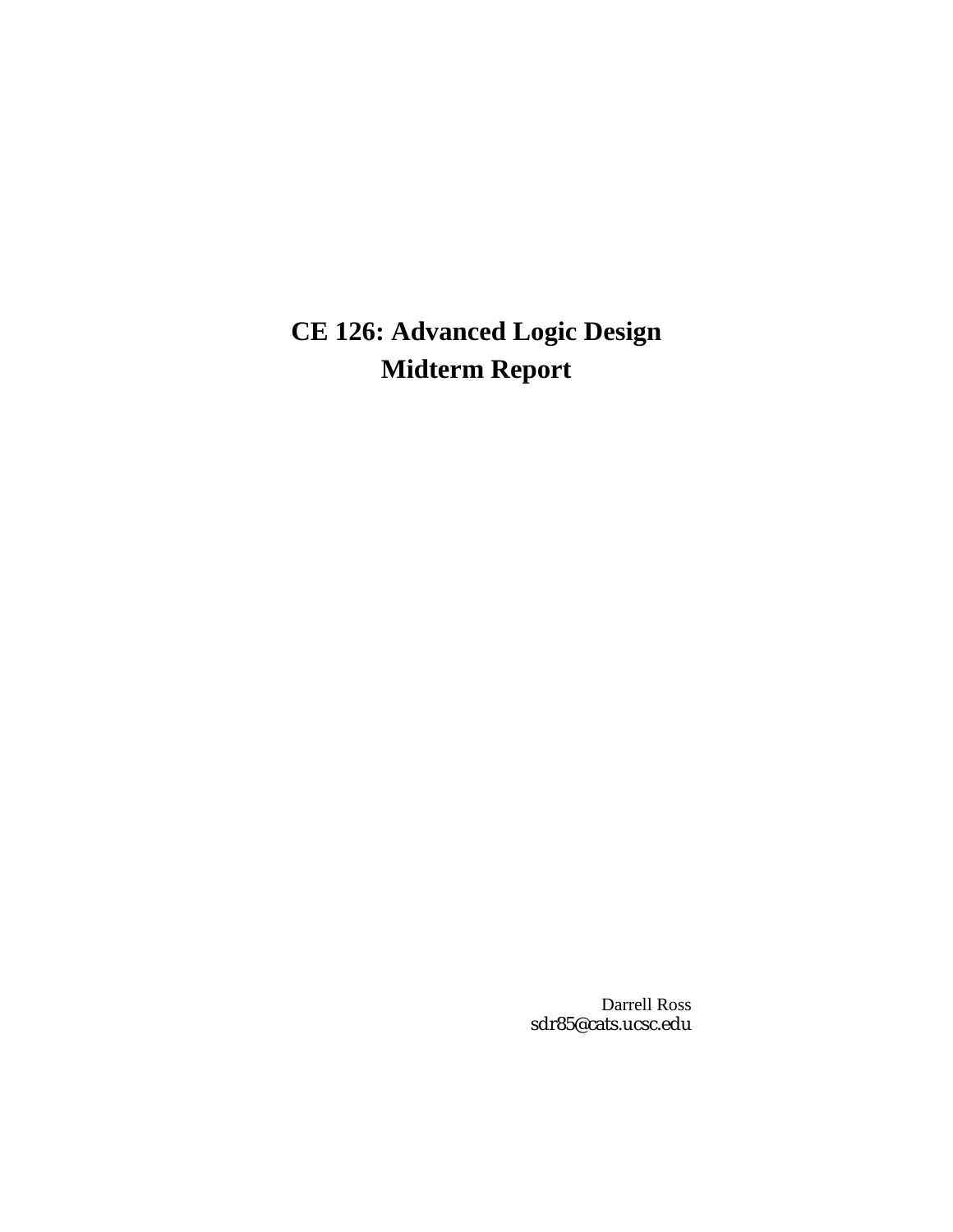## **1. Introduction**

The SRAM tester that I designed for the BORG board went through several design stages. The first design was one giant, twenty-eight state, FSM that did everything except generate the patterns. The main point of that design was to have a working design for the check-in point and to learn how everything worked. I actually had another design that had the SRAM memory control in a separate block but I could not get it to work in time.

After the check-in, I got rid of my huge FSM and worked on building a glitchless SRAM control block. I got my design working pretty quickly because I had learned all of the ways-of-the-road during the design of the previous machine. Another advantage was when I collaborated with other people— not really for design ideas but for possible bugs in individual designs. This helped me avoid a lot of possible bugs ahead of time, like tri-stating the SRAM control and making sure my OE SRAM signal went low for the right length of time. The people that I worked closest with were Vincent, Max, and Chris. Saar also gave me some good pointers.

### **2. Blocks**

I split my design into three main blocks: the SRAM control, the pattern generator, and the main control unit which controlled the first two and all other blocks. Minor blocks include the thirteen bit counter, the edge detector, and the eight-bit comparator.

## **2.1 SRAM Control**

The SRAM control was difficult to build. My first design used sequential encoding which left lots of room for glitches. For my final design, I followed Vincent's advice. The best way to design glitchless control was using one-hot encoding. However, my SRAM control has seven states and that would have meant seven bits. It was much easier to use a state table to design the state bits to fit the outputs as Vincent had suggested. In the end, the three-input, four-output FSM used only four flip-flops and was much easier to use.

#### **2.2 Pattern Generator**

My first pattern generator was a fairly large FSM that had nine states and seventeen outputs (eight for each pattern and one for the pattern TC). Long showed me the beauty of the shift register. Unfortunately, it had far too many inputs. I asked Martin and she fixed it by suggesting that we build our own and then showing us how! Her design works perfectly and is nice and compact using nine flip-flops and having the read pattern be one step behind the write pattern.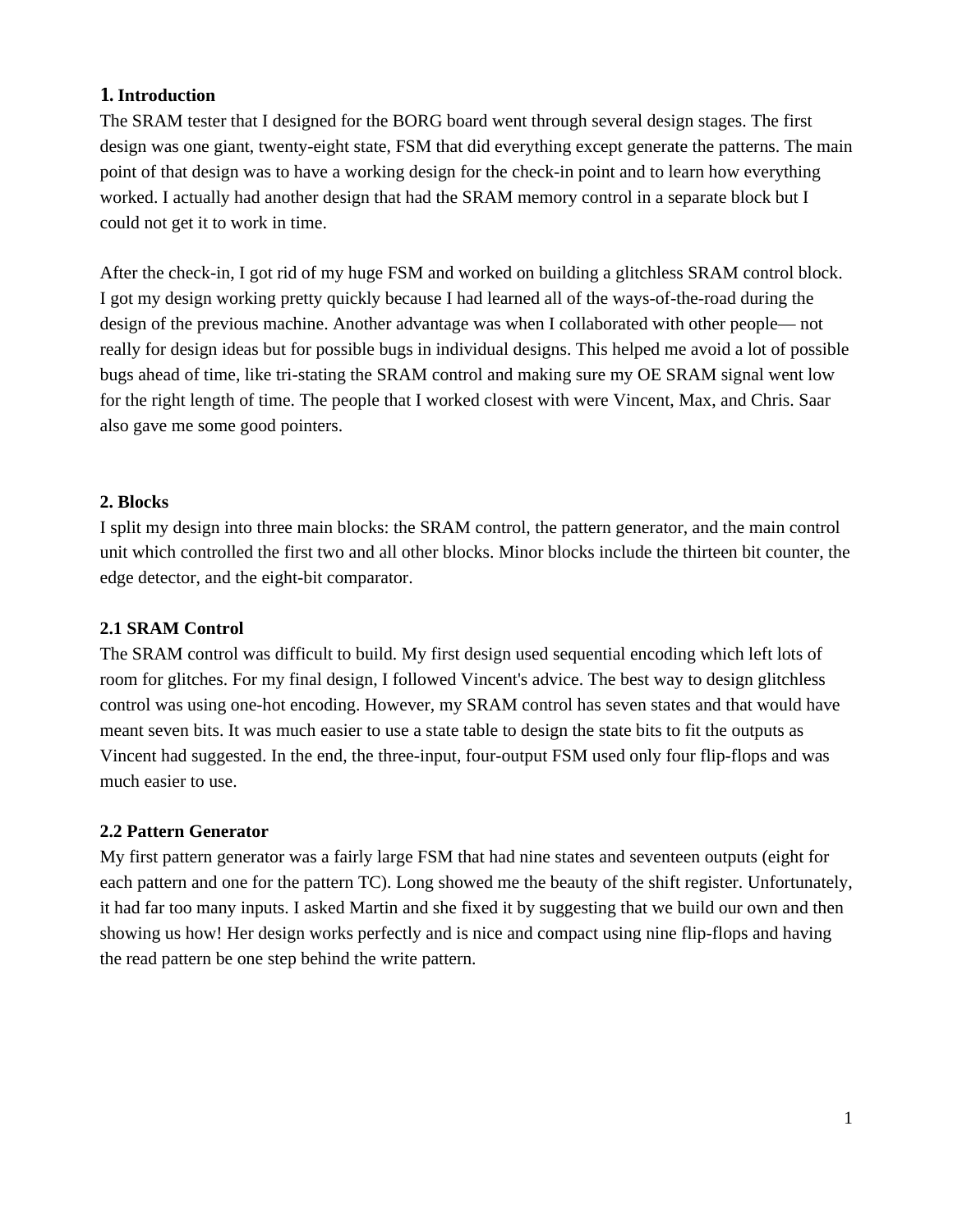### **2.3 Main Control**

The main control of my SRAM tester has thirteen states. I have diagramed the FSM in the following pages. The main control has five inputs, besides the clock:

 $GO \sim go$  signal to start test

 $EQ \sim$  result of comparator

TC13 ~ terminal count for the 13-bit counter

 $TCP \sim terminal$  count for the pattern generator

DONE ~ done signal from SRAM instructions

and eight outputs:

CE13 ~ 13-bit counter clock enable

CEP ~ pattern generator clock enable

 $RD \sim$  read signal sent to SRAM

 $WR \sim$  write signal sent to SRAM

 $ERR \sim error$  signal (only low in ERR state)

 $PASS \sim pass$  signal (only low in PASS state)

 $IN \sim bit$  shift value for pattern generator

TRI  $\sim$  tri-state enable for the address bus

One very convenient way of debugging with this software is to make sure that Mustang encodes the FSM exactly the way you want it so that you can tap the PS or NS wires and tell what state you are in. I was able to look at the screen and think "yes, that's the right sate."

The main control basically follows the psuedocode laid out in the assignment: a simple two-state pattern of writing the first pattern and then incrementing the 13-bit address counter is first. Followed by a read/check and write cycle which tests each patter on each address except for the last patter. The final part checks just that last pattern.

## **2.4 Miscellaneous**

My edge detector is simply two flip flops that I could probably just put out in the open. The comparator is just a block from the Xilinx libraries.

## **3. Interconnections**

When my main control sends a RD signal to the SRAM, the RD signal remains high the entire time. The same is true for a WR signal. I found it convenient that, when I delayed the write signal for one clock cycle using a flip-flop, it could be used as the tri state enable. the Pass and Error signals are only active in their respective states and somehow I managed to flip them around so that a '1' response is a pass and a '2' response is an error. I had the unfortunate problem of having the Done signal from the SRAM controller return after the CS and OE signals went high. This meant that the BORG could never do the comparison because the equal search came after the read signal finished. In the end, I just delayed the EQ signal with a flip-flop.